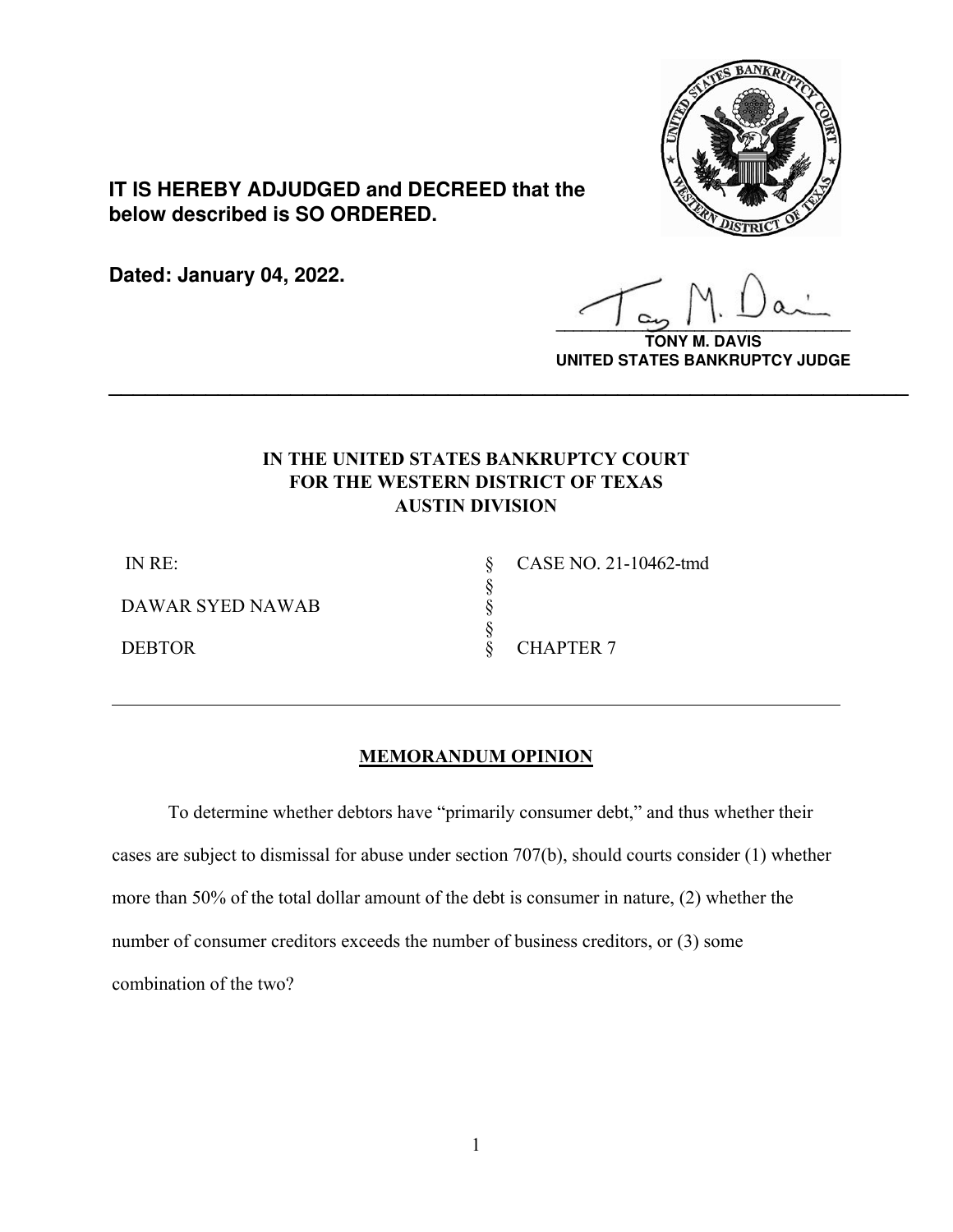#### **I. BACKGROUND**

Dawar Syed Nawab, a medical device salesman, filed bankruptcy under Chapter 7 asserting that he has primarily business debt.<sup>1</sup> According to the Debtor, he filed for bankruptcy after incurring significant high-interest business loans investing in a fraudulent Ponzi scheme now under investigation by the FBI. $<sup>2</sup>$ </sup>

In his bankruptcy schedules, the Debtor identified eight of his thirteen creditors—the majority—as business debt creditors.<sup>3</sup> Out of his total indebtedness of \$626,086, the Debtor's schedules list \$388,560 as consumer debt and \$237,526 as business debt.<sup>4</sup> Thus, in dollar value, consumer debt is  $62\%$  of the total debt.<sup>5</sup> Of this consumer debt, roughly \$337,000 is for a mortgage on the Debtor's homestead and \$48,500 is for a Tesla Model S that the Debtor purchased in March 2021.<sup>6</sup>

|                      | Number of Creditors | Claim Totals |
|----------------------|---------------------|--------------|
| Consumer Debt        |                     | \$388,560    |
| <b>Business Debt</b> |                     | \$237,526    |

Because the Debtor's total amount of consumer debt is larger than the total amount of business debt, the U.S. Trustee says that the debt is primarily consumer and that the case should be dismissed as abusive under 11 U.S.C. § 707(b).

<sup>&</sup>lt;sup>1</sup> Means Test, ECF 8, pg. 47; Petition, ECF 1 pg. 6.

<sup>2</sup> DR Affidavit, ECF 28, pg. 1

<sup>3</sup> Am. Schedules, ECF 17, pgs. 2-6.

<sup>4</sup> Stip. of Facts, ECF 27, pg. 2-3.

<sup>5</sup> Stip. of Facts, ECF 27, pg. 2-3.

<sup>6</sup> Schedules, ECF 8 pgs. 13-14.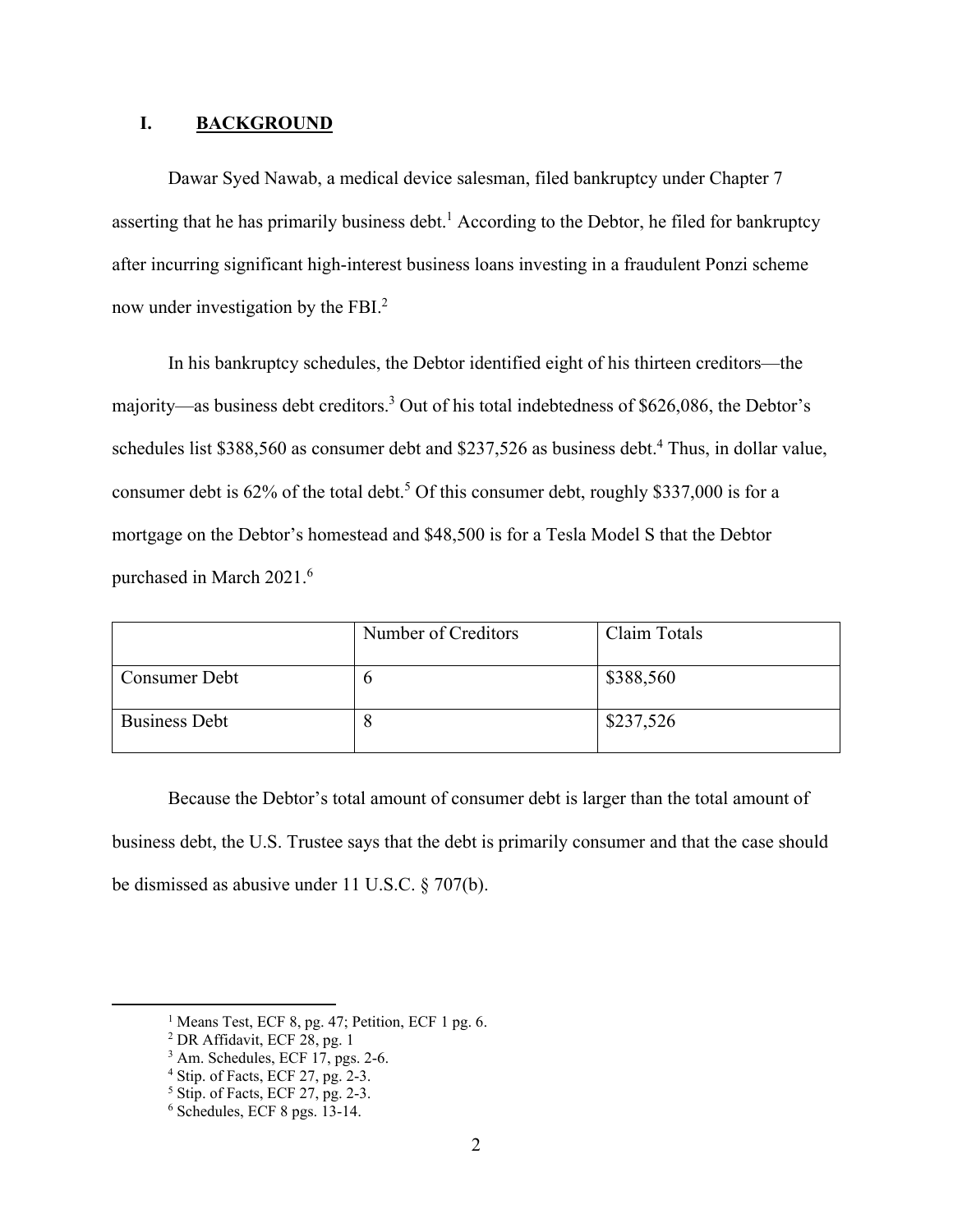In response, the Debtor says that he has primarily business debt because more than half of his creditors are business creditors. He also argues that the only reason the dollar amount of the consumer debt exceeds the dollar amount of the business debt is because he has a mortgage on his home and a loan on his vehicle, both of which he intends to keep by continuing to make the monthly payments due each creditor.<sup>7</sup> The Debtor doesn't dispute that these claims are consumer debt. Instead, he argues that Congress enacted 707(b) to prevent high income debtors from running up credit card debt and then trying to discharge that debt in bankruptcy, and that Congress did not intend to discourage people from taking business risks.<sup>8</sup> He says he filed bankruptcy because he was a victim of a fraud scheme and incurred almost all his unsecured debt investing in a business venture.<sup>9</sup> Thus, he argues, his debt is primarily business debt and section  $707(b)$  should not apply to him.<sup>10</sup>

#### II. **ANALYSIS**

Section 707(b) provides that the Court may dismiss a case filed by a debtor "whose debts are primarily consumer debts . . . if it finds that the granting of relief would be an abuse of the provisions of [Chapter 7]." Under 11 U.S.C. § 707(b)(2), a presumption of abuse arises where a debtor's debts are found to be "primarily consumer debts." While special circumstances may act to rebut this presumption of abuse, the parties agree that none are present here.<sup>11</sup> The Debtor concedes that if his debts are found to be "primarily consumer" in nature, he will not be eligible for relief under Chapter 7 given his  $$196,464$  annual income.<sup>12</sup>

<sup>7</sup> Stmt of Intentions, ECF 8, pg. 43.

<sup>8</sup> Resp. to Mtn to Dismiss, ECF 22, pg. 4.

 $9^9$  Resp. to Mtn to Dismiss, ECF 22, pg. 4.

 $10$  Resp. to Mtn to Dismiss, ECF 22, pg. 4.

 $11$  Stip. of Facts, ECF 27, pg. 2.

<sup>&</sup>lt;sup>12</sup> DR Affidavit, ECF 28, pg. 1; Stip. of Facts, ECF 27, pg. 2. \$196,464 is much more than the median income for a one-person household in Texas.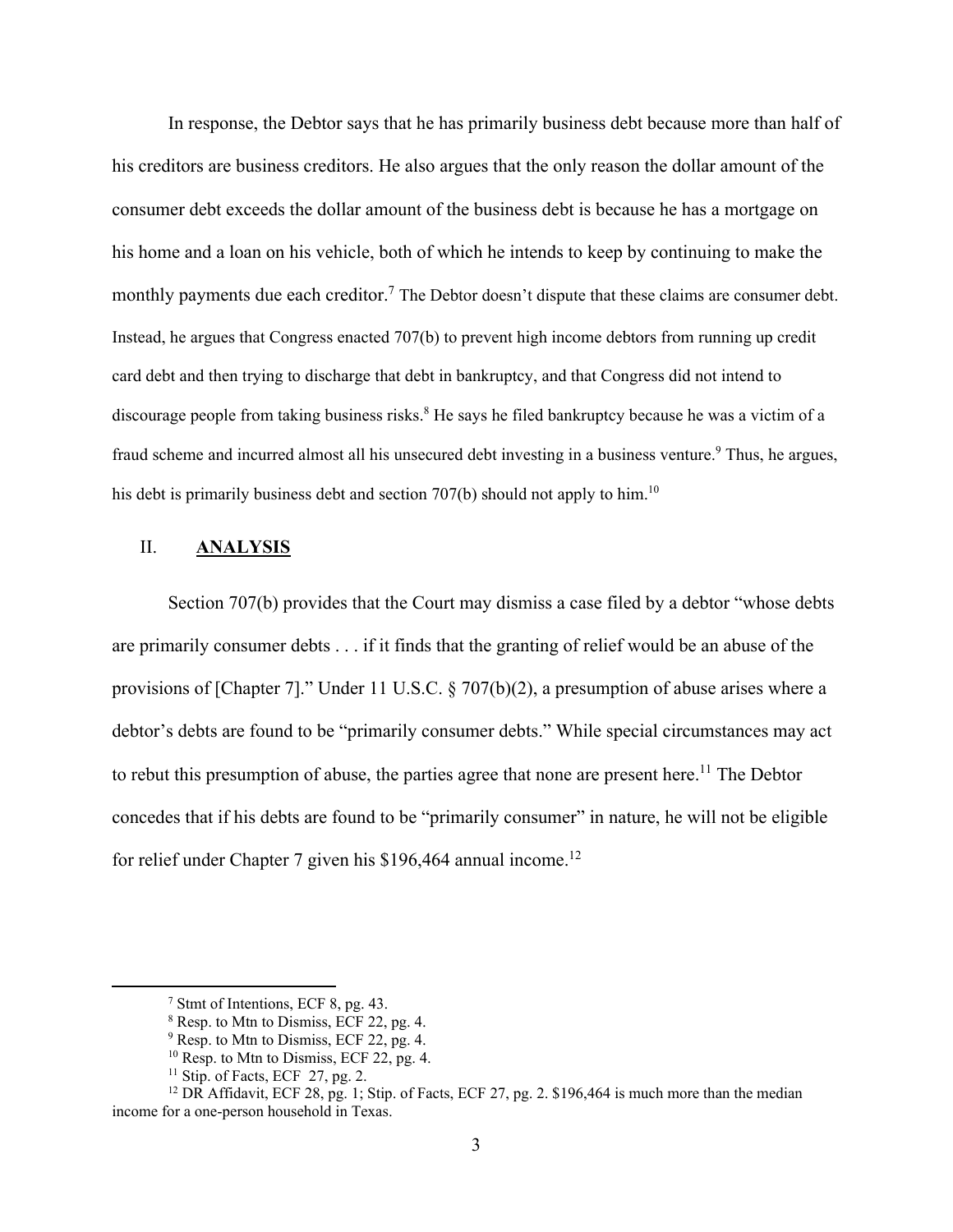In support of his position that the debt is primarily business, the Debtor relies on a Fifth Circuit case from 1988, *In re Booth*. 13 In *Booth,* the debtors had consumer debts of \$310,303 owed to nine creditors,  $^{14}$  and business debts of \$332,187 owed to six creditors.<sup>15</sup> And so the amount of the debtors' consumer debt was less than the amount of their business debt, but was owed to more creditors.<sup>16</sup> The Fifth Circuit found that the term "primarily" "suggests an overall ratio of consumer to non-consumer debts of over fifty percent," and that, in applying section 707(b), "consumer debts should be evaluated not only by amount, but by their relative number."<sup>17</sup> Looking at the Booths' debts, the Fifth Circuit held that they were primarily business debts.18

Besides the Fifth Circuit, the Ninth and Tenth Circuits have also addressed this issue.<sup>19</sup> In *In re Kelly,* the Ninth Circuit concluded that "primarily consumer debts" should be understood to mean more than half of the dollar amount owed.<sup>20</sup> Applying a dictionary definition of the word "primarily," which was defined as "for the most part," the Ninth Circuit held that "when 'the most part'—i.e., more than half—of the dollar amount owed is consumer debt, the statutory

<sup>&</sup>lt;sup>13</sup> *In re Booth*, 858 F.2d 1051 (5th Cir. 1988).<br><sup>14</sup> *Id.* at 1055. This amount did not include state and federal taxes because they were undetermined when the motion to dismiss was considered. Somewhat inconsistently, the Fifth Circuit said, in dicta, that the ratio of consumer to non-consumer debt in the Booths' case, "even allowing for \$50,000 in additional taxes," was "not great enough under these facts" to warrant dismissal under section 707(b). *Id.* But if \$50,000 in taxes were added to their consumer debt, they would have \$360,303 in consumer debt owed to nine creditors and business debt of \$332,187 owed to six creditors, meaning more than fifty percent of the total number *and* amount of the Booths' debt would have been consumer debt. And yet, the Fifth Circuit found the Booths' debt to be primarily business. 15 *Id.*

<sup>16</sup> *Id.*

<sup>17</sup> *Id.*

 $18$  *Id*.

<sup>19</sup> *In re Kelly,* 841 F.2d 908 (9th 1988); *Stewart v. U.S. Tr. (In re Stewart),* 175 F.3d 796 (10th Cir. 1999). 20 *In re Kelly,* 841 F.2d at 913.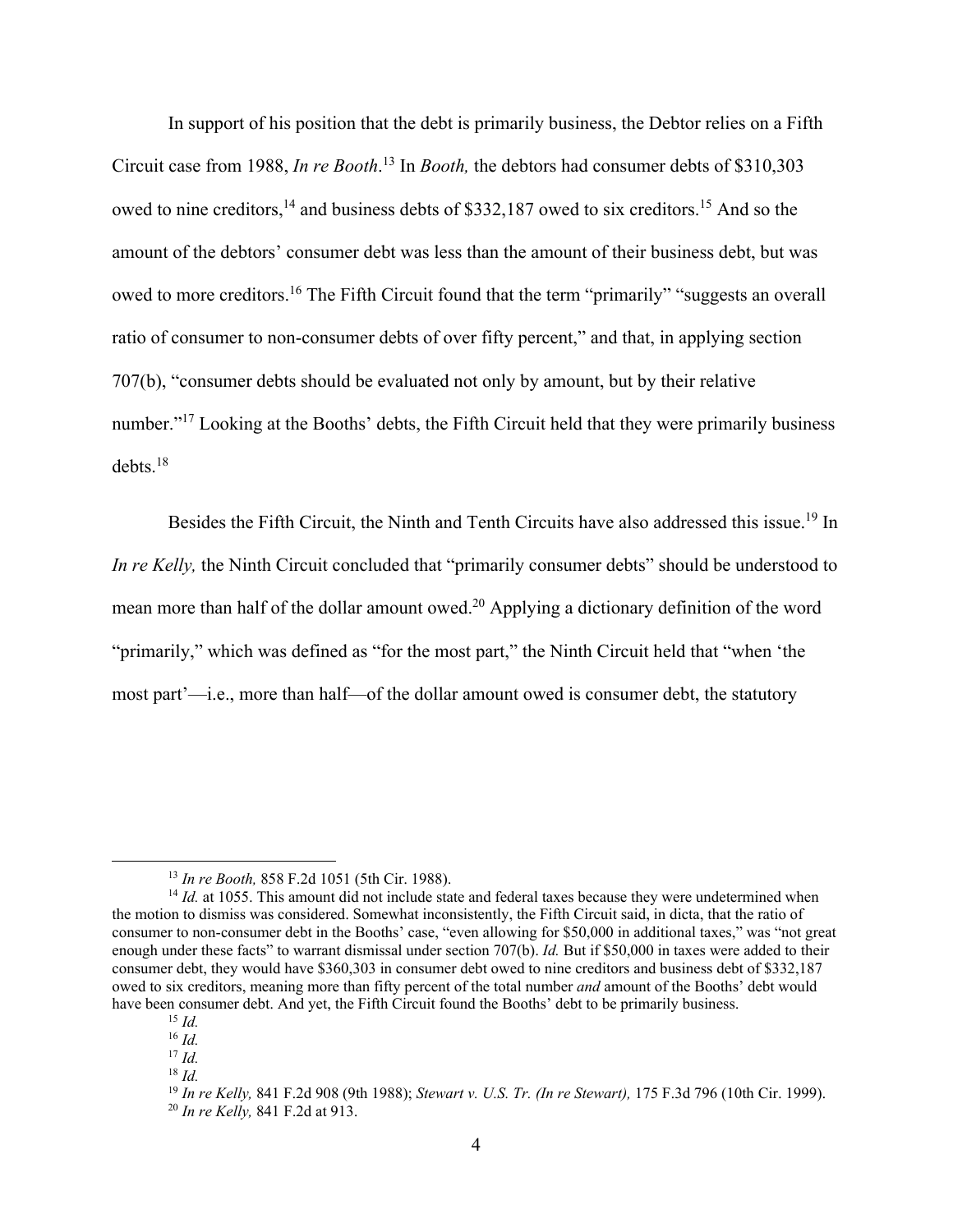threshold is passed."21 Because consumer debts comprised \$152,000 of the debtors' total debt of \$172,000, the Ninth Circuit found the debtors to have primarily consumer debt.<sup>22</sup>

Following the Ninth Circuit, the Tenth Circuit, in *In re Stewart*, also defined "primarily" in the context of section 707(b) to mean more than fifty percent of the dollar amount of the debtor's debt.<sup>23</sup> The Tenth Circuit examined how "primarily" was defined in a non-bankruptcy context, finding that a similar term, "primary duty," in the labor law context had been defined as "over fifty percent, of the employee's time."24 The Tenth Circuit concluded that the meaning of "primarily" should be defined as "consumer debt exceeding fifty percent of the [dollar amount of] total debt."25 Because \$633,000 of the debtor's total indebtedness of \$837,009 was consumer in nature, the Tenth Circuit held that the debtor had "primarily consumer debts."<sup>26</sup>

This issue has also been addressed by lower courts, and the majority view now appears to be that only the dollar amount of a debtor's debts should be used to evaluate whether a debtor has primarily consumer debts.<sup>27</sup> In 2013, the Bankruptcy Court for the Southern District of Texas also adopted the majority view.28

debts' in section 707(b) means that the consumer debts must amount to more than half of the total dollar amount owed."). *See also In re Beacher*, 358 B.R. 917, 920 (Bankr. S.D. Tex. 2007) ("Although the statute defines 'consumer debt,' it does not define 'primarily.' In this case, the U.S. Trustee argues that 'primarily consumer debt' means that more than 50% of the *amount* of debt is consumer debt, without regard to whether more than 50% of the *number* of debts is consumer debt. Counsel for Debtors agreed and the Court so holds."). *But see In re Rucker*, 610

<sup>21</sup> *In re Kelly,* 841 F.2d 908, 913 (9th 1988) 22 *Id.*

<sup>23</sup> *Stewart v. U.S. Tr. (In re Stewart),* 175 F.3d 796, 808 (10th Cir. 1999). 24 *Id.*

<sup>25</sup> *Id.*

<sup>26</sup> *Id.*

<sup>27</sup> *See In re McDowell*, 2013 WL 587312, at \*7, n4 (Bankr. S.D. Tex. 2013) ("The Fifth Circuit in *Booth* also indicated that the total number of consumer debts relative to the number of non-consumer debts is relevant to the determination of whether the debtor has primarily consumer debts. This is the minority position; a majority of courts now look solely to the dollar amount of the debt to determine whether it is primarily consumer."); *In re Hoffner,* 2007 WL 4868310, at \*2-3 (Bankr. D.N.D. Nov. 21, 2007) (noting that only a minority of courts "consider both the percentage of consumer debt as well as the number of consumer debts in deciding whether the debt is primarily consumer debt.").<br><sup>28</sup>*In re McDowell*, 2013 WL 587312, at \*7 (Bankr. S.D. Tex. 2013) ("Finally, the term 'primarily consumer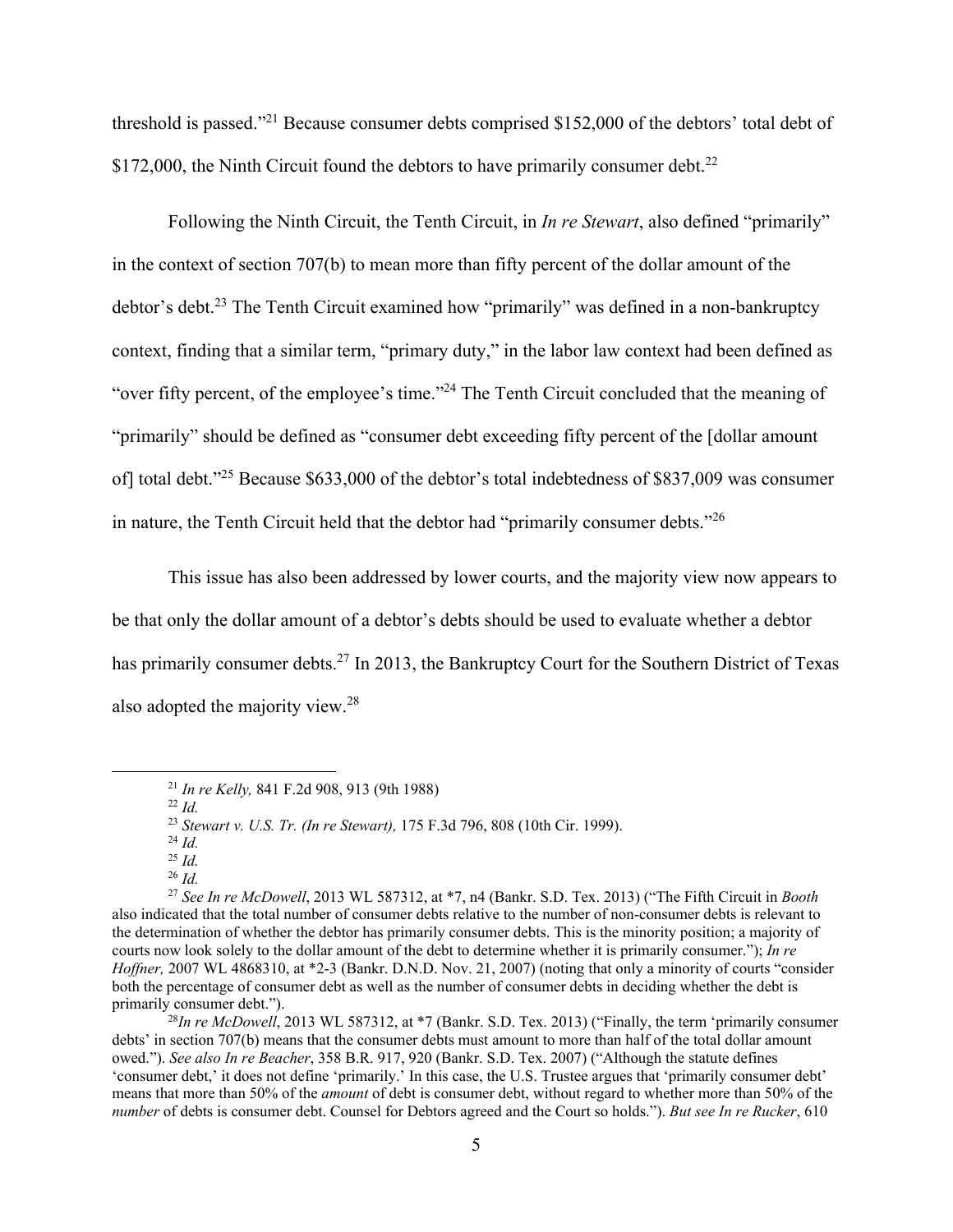Given that the majority position—looking at the amount of debt alone—has now solidified, it seems unlikely that the Fifth Circuit would adopt a view that would place it out of line with its sister circuits were this issue to come before the Fifth Circuit again. Here, the Debtor has conceded that 62% of the dollar amount of his total debt consists of consumer debts; his debts are therefore "primarily consumer debts," and section 707(b) applies to this case.

But, as noted by the Debtor, this decision does create an odd incentive for the Debtor. Specifically, after his case is dismissed under 707(b), he could immediately sell his house or car to reduce his ratio of consumer debt to below 50% of his total debts, then refile his petition under Chapter 7 and end up in the same position that he would have been in had his case never been dismissed.

In addition, dismissal in cases such as this may be inconsistent with the primary intent of 707(b); preventing opportunistic abuse of the bankruptcy system by those who seek to discharge irresponsibly acquired debts.<sup>29</sup> Aside from his home and auto loans, essentially all the Debtor's debts are business debts incurred investing in what turned out to be a fraudulent scheme. The Debtor did not file bankruptcy because of his car or mortgage payments, yet the law treats him as if he acquired this property imprudently. The competing goals of preventing abusive filings and

B.R. 570, 576 (Bankr. N.D. Tex. 2019) ("The Code does not provide a standard or test for assessing if debts are 'primary' consumer or business based. But the Fifth Circuit has held that, in deciding if debts are primarily consumer or business based, both the dollar amount and the relative number of claims attributable to each is important.") (citing *In re Booth*, 858 F.2d 1051, 1055 (5th Cir. 1988)). Yet in *Rucker*, both the total amount of the

<sup>&</sup>lt;sup>29</sup> *See, e.g., In re Krohn,* 886 F.2d 123, 125-26 (6th Cir. 1989) (citations and internal quotation marks omitted) ("In essence, § 707(b) allows a bankruptcy court to deal equitably with the unusual situation where an unscrupulous debtor seeks to enlist the court's assistance in a scheme to take unfair advantage of his creditors; it serves notice upon those tempted by unprincipled accumulation of consumer debt that they will be held to at least a rudimentary standard of fair play and honorable dealing.")